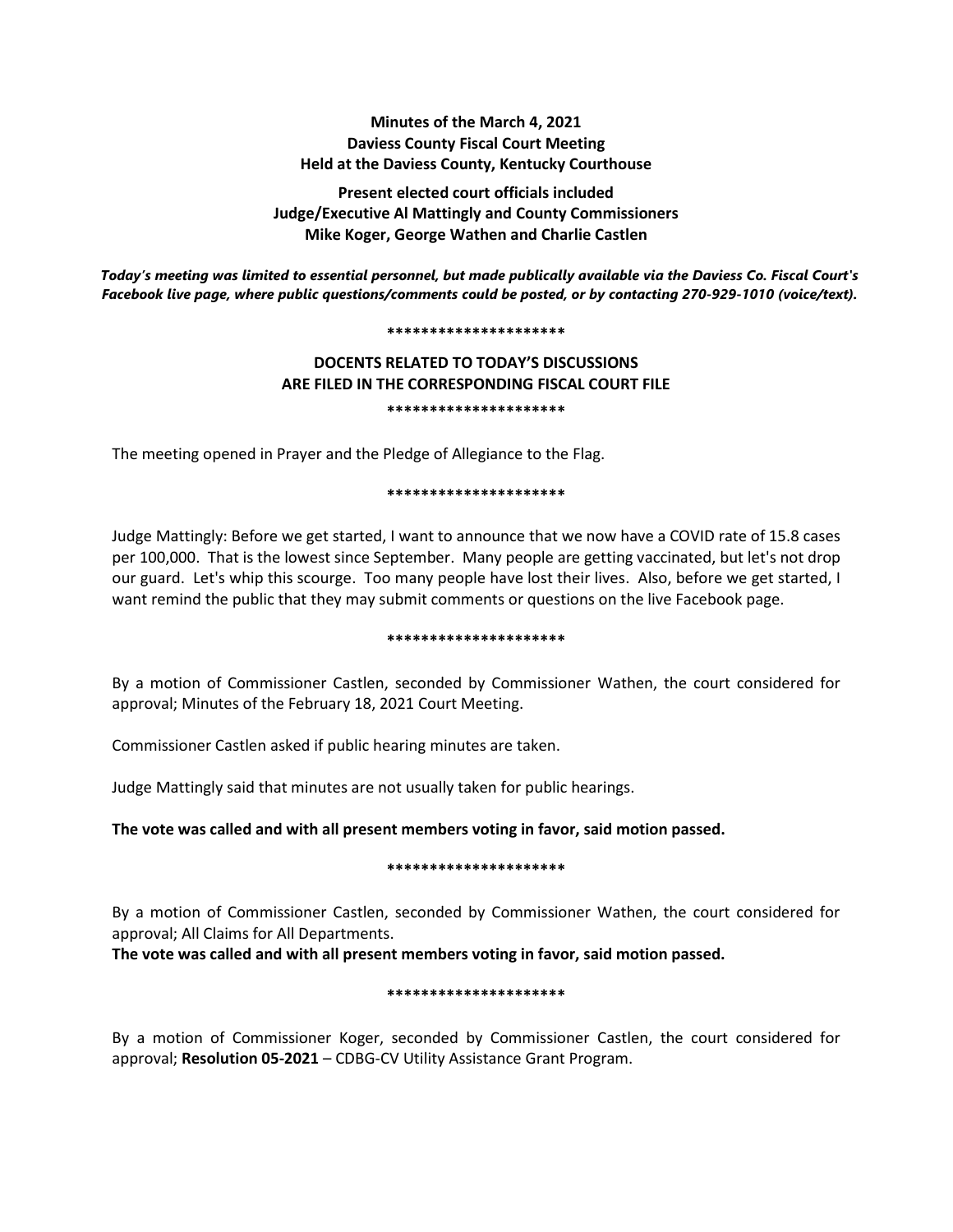Judge Mattingly: This resolution relates to the county's application for CDBG-CV Utility Assistance funding. This grant totals \$200,000 and is specifically to be used to aid those who have fallen behind in utility payments during the pandemic. There are no income restrictions on this funding but it is limited to Daviess County residents who live outside of the corporate limits of the Cities of Owensboro and Whitesville. If we are awarded the grant, Audubon Area Community Services (AACS) shall act as our agent in distributing those funds. As AACS currently administers a similar utility assistance program, they have the know-how to facilitate these dollars. I know \$200,000 will not go very far as many Daviess County Water District, RWRA, OMU, and Kenergy customers are substantially behind on utility payments due to the pandemic. Historically, and unfortunately, this type of funding can take 4-5 months before the money is available for use. Hopefully, we will get funding faster and will not have to wait to assist those in need.

### **\*\*\*\*\*\*\*\*\*\*\*\*\*\*\*\*\*\*\*\*\***

By a motion of Commissioner Wathen, seconded by Commissioner Koger, the court considered for approval; Contract with AECOM for Performance of 2D Analysis of Big, Goetz, and Carter Ditches.

County Engineer Mark Brasher: The end goal for this 2-dimensional analysis is to be able to present an appeal to FEMA regarding their presented draft maps. Carter and Goetz ditches pose a very specific issue as FEMA's model shows a dramatic increase in the area's base flood elevation. A private entity is also conducting a 2D model just south of ours and by tying both models together, we believe it will provide for more accurate analysis of how those two systems work together. As this is going to affect some interest the county has in the MidAmerica Industrial Park, I recommend approval.

Commissioner Castlen: When will the appeal process wrap up and be finalized?

Mr. Brasher: With COVID, the schedule is very fluid. Within the next few months, FEMA, as required, will hold public meetings. Following those meetings, I believe, there is a six-month window allowing for public to submit appeals to the Division of Water and FEMA. Appeals will require factual data to clarify disputes and that is why time is of the essence. Our model is going to take quite a bit of time, but if we begin soon, they should be completed within that appeals period.

Judge Mattingly: Mark, there's no guarantee that this is going to change anything, but any change, any lowering whatsoever, would financially reduce flood insurance.

# **The vote was called and with all present members voting in favor, said motion passed.**

# **\*\*\*\*\*\*\*\*\*\*\*\*\*\*\*\*\*\*\*\*\***

By a motion of Commissioner Wathen, seconded by Commissioner Castlen, the court considered for approval; Reimbursement Agreement with Economic Development Properties, Inc. for Performance of 2D Analysis of Big, Goetz, and Carter Ditches.

**The vote was called and with all present members voting in favor, said motion passed.**

# **\*\*\*\*\*\*\*\*\*\*\*\*\*\*\*\*\*\*\*\*\***

By a motion of Commissioner Wathen, seconded by Commissioner Castlen, the court considered for approval; Commit to Accepting the Transfer of the Wimsatt Court Connector and associated Right-Of-Way.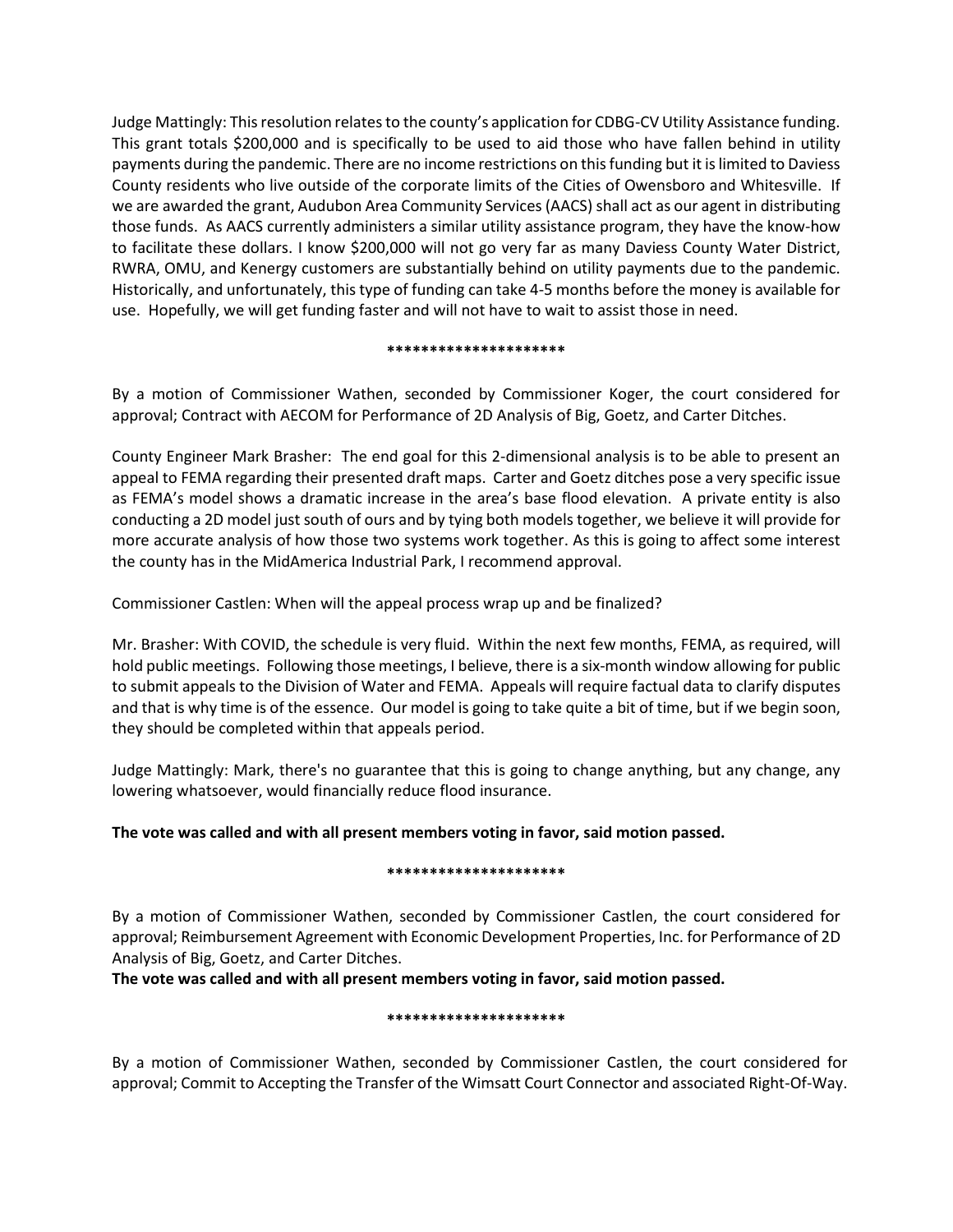Mr. Brasher: This relates to the highway department's plan to widen Highway 54. Wimsatt Court is a residential subdivision street located next to the US 60 interchange. Widening this portion of road is going to have some issues as it is difficult to get in and out of that street. Although clearly marked, vehicles consistently block that intersection due to heavy traffic and traffic backups. The Highway 54 widening plan will open up the back of Wimsatt Court and create an access road connecting it to the Gateway Commons. This additional access road will provide Wimsatt Court residents an easier alternative to and from their homes. Once the connector is completed, through this commitment, the county will take over maintenance of this small section of road.

# **The vote was called and with all present members voting in favor, said motion passed.**

# **\*\*\*\*\*\*\*\*\*\*\*\*\*\*\*\*\*\*\*\*\***

By a motion of Commissioner Castlen, seconded by Commissioner Koger, the court considered for approval; Award the following:

Assistant County Treasurer Jordan Johnson:

**RFQ 04-2021:** One (1) New 24x26 Vertical Garage (Landfill) to Carolina Carports.

Daviess County Fiscal Court received three (3) responsive quotes for the provision of one (1) new 24X26 vertical garage for the West Daviess County Landfill. Carolina Carports is the lowest and best evaluated quote received, having no exceptions to the specifications. It is our recommendation to pursue the lowest and best evaluated quote submitted by Carolina Carports for \$11,990.

**Bid No. 02-2021:** Landfill Administration Office Renovation (Landfill) to Lanham Brothers.

Daviess County Fiscal Court received four (4) bids for the renovation of specified areas of the West Daviess County Landfill Administration Office. Lanham Brothers is the lowest and best evaluated bid, having no exceptions to the bid specifications. It is our recommendation to award Bid No. 02-2021 to Lanham Brothers for \$227,871.

**Bid No. 04-2021:** Portable Radio Interoperability Gateway (EMA) to Systems Engineering Technologies Corp.

Daviess County Fiscal Court received one (1) bid for the provision of a portable radio interoperability gateway for the Daviess County Emergency Management Agency. Systems Engineering Technologies Corporation is the only bid received, having no exceptions to the bid specifications. It is our recommendation to award Bid No. 04-2021 to Systems Engineering Technologies Corporation for the 2021 SyTech RIOS TAC2 unit for \$29,475.

**Bid No. 05-2021:** Sign Posts & Fittings (Road) to A&A Safety, Inc.

Daviess County Fiscal Court received three (3) bids for the provision of specified quantities of sign posts and fittings for the Daviess County Road Department. A&A Safety, Inc. is the lowest and best evaluated bid, having no exceptions to the bid specifications. It is our recommendation to award Bid No. 05-2021 to A&A Safety, Inc. for \$18,350.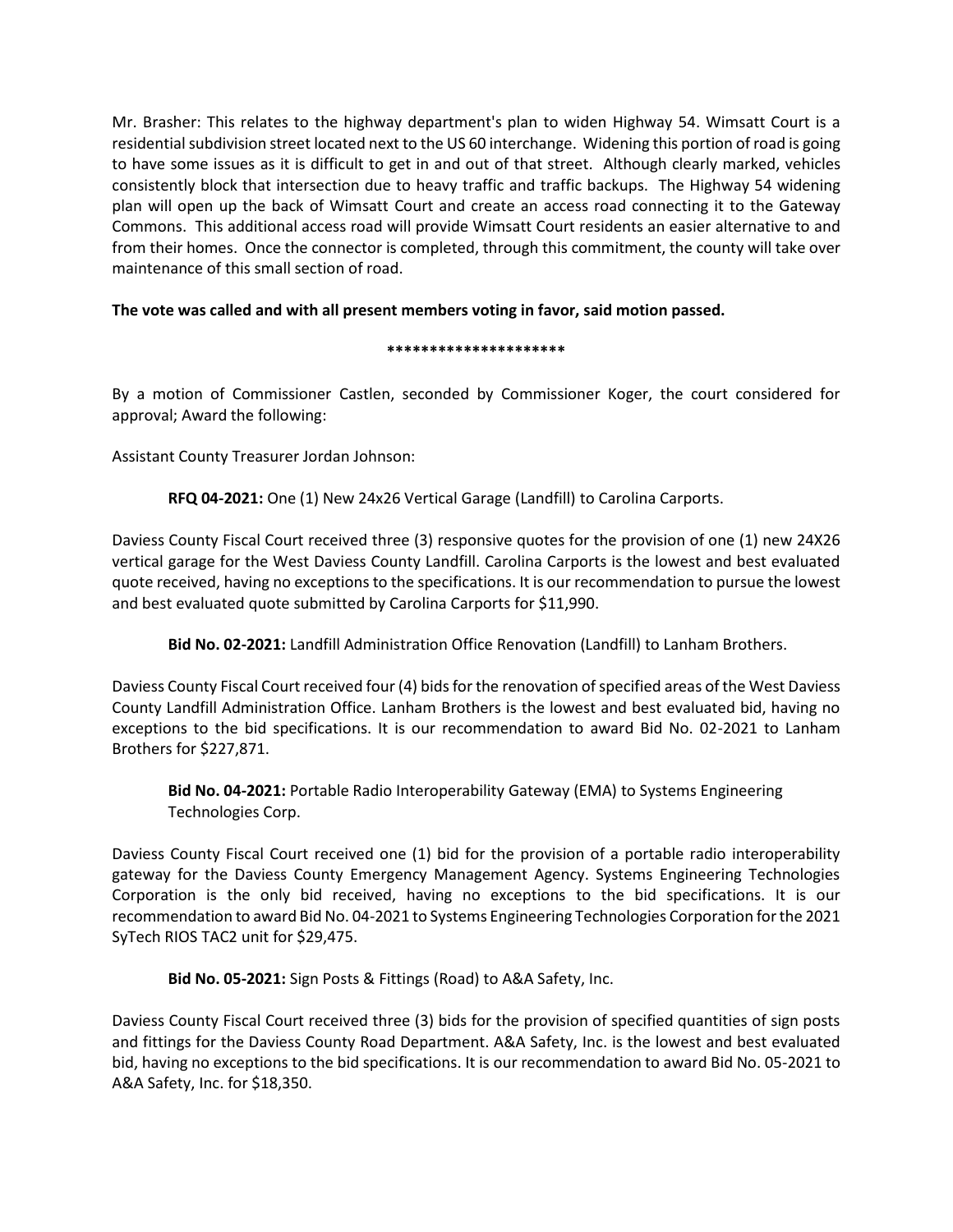**The vote was called and with all present members voting in favor, said motion passed.**

## **\*\*\*\*\*\*\*\*\*\*\*\*\*\*\*\*\*\*\*\*\***

By a motion of Commissioner Castlen, seconded by Commissioner Wathen, the court considered for approval; Hire Gavin Cecil as Service Tech eff. upon successful completion of pre-employment screening. **The vote was called and with all present members voting in favor, said motion passed.**

### **\*\*\*\*\*\*\*\*\*\*\*\*\*\*\*\*\*\*\*\*\***

The court heard the **First Reading of KOC 621.20 (2021) 02-2021** – An Ordinance Relating to the Daviess County Road, Bridge and Street System.

# **Comments:**

Engineer Brasher: This is the annual county road index update. New county roads are included, which are primarily streets created by new subdivisions. This update includes the addition of 1-2 miles.

Judge Mattingly: If a street or road is not in the road index, we are not allowed to spend money on it.

Commissioner Castlen asked if this update included any road deletions.

Mr. Brasher: Roads being removed from the index go through a road-specific ordinance approval process.

# **\*\*\*\*\*\*\*\*\*\*\*\*\*\*\*\*\*\*\*\*\***

No other business was brought before the Daviess County Fiscal Court.

# **\*\*\*\*\*\*\*\*\*\*\*\*\*\*\*\*\*\*\*\*\***

# **Public Comments:**

Judge Mattingly: Prior to court, someone asked when trash on the Owensboro Bypass would be picked up. As the bypass is state owned and maintained, I cannot answer that. I know that local inmate crews pick trash up along the bypass, but with COVID, that program has been temporarily suspended. County Engineer Brasher will pass along the request to the state highway department.

### **\*\*\*\*\*\*\*\*\*\*\*\*\*\*\*\*\*\*\*\*\***

# **Comments by Daviess County Fiscal Court:**

Judge Mattingly gladly reported on the pandemic's downward trajectory.

Judge Mattingly: An appeal has been filed regarding the rezoning of property at Daniels Lane and Hayden Road. About 20 days ago, OMPC approved the property's rezoning. It is the developer's intention to construct 128 apartments at the site. The hearing will be open to in-person attendance and will follow the regular session of this court on April 1, 2021. There is some question as to whether those who filed the appeal can speak, as they did not speak at the OMPC rezoning meeting. Once that is determined, the County Attorney's office will notify those involved about the hearing.